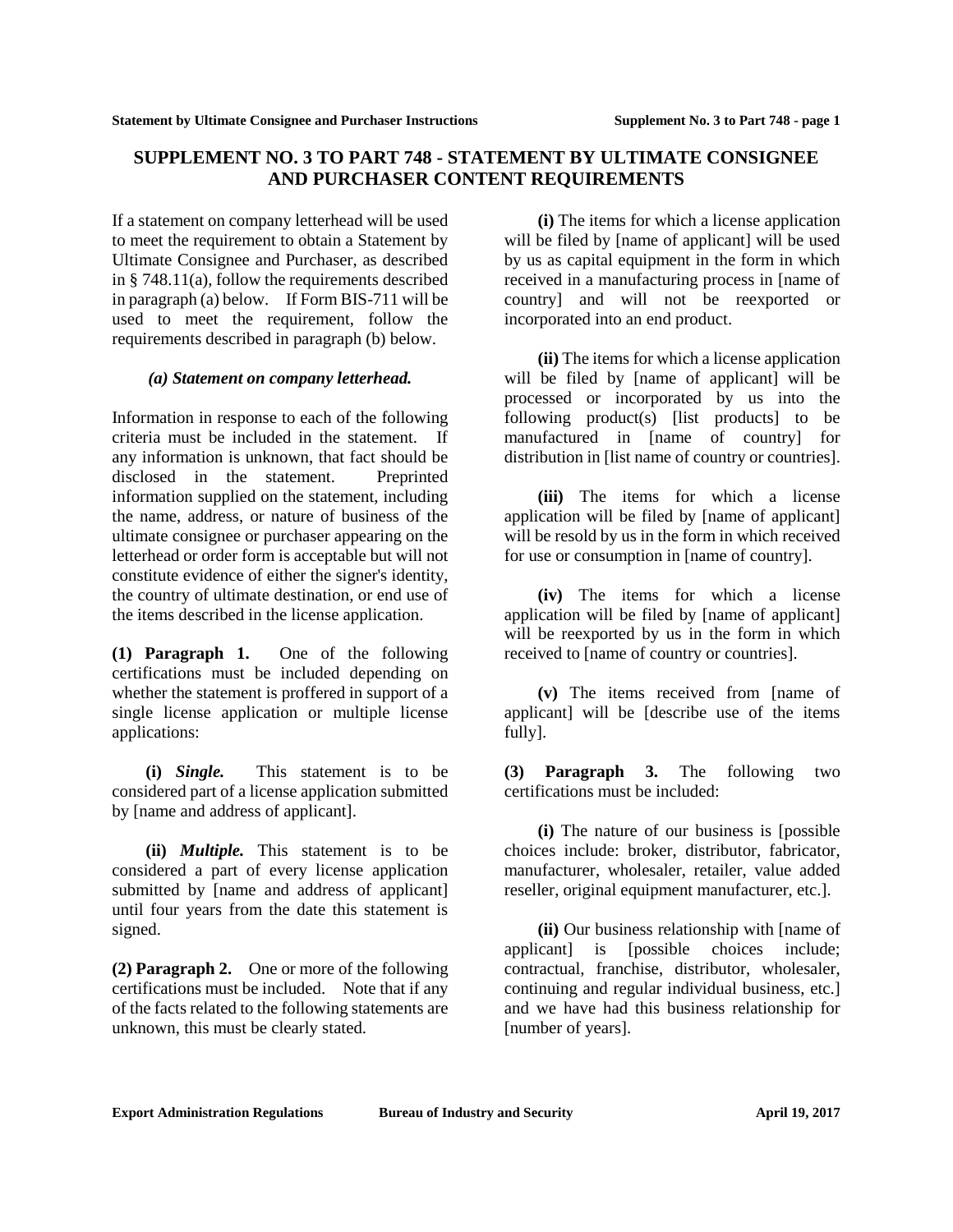**(4) Paragraph 4.** The final paragraph must include all of the following certifications:

**(i)** We certify that all of the facts contained in this statement are true and correct to the best of our knowledge and we do not know of any additional facts that are inconsistent with the above statements. We shall promptly send a replacement statement to [name of the applicant] disclosing any material change of facts or intentions described in this statement that occur after this statement has been prepared and forwarded to [name of applicant]. We acknowledge that the making of any false statement or concealment of any material fact in connection with this statement may result in imprisonment or fine, or both, and denial, in whole or in part, of participation in U.S. exports or reexports.

**(ii)** Except as specifically authorized by the U.S. Export Administration Regulations, or by written approval from the Bureau of Industry and Security, we will not reexport, resell, or otherwise dispose of any items approved on a license supported by this statement:

**(A)** To any country not approved for export as brought to our attention by the exporter; or

**(B)** To any person if there is reason to believe that it will result directly or indirectly in disposition of the items contrary to the representations made in this statement or contrary to the U.S. Export Administration Regulations.

**(iii)** We understand that acceptance of this statement as a support document cannot be construed as an authorization by BIS to reexport or transfer (in country) the items in the form in which received even though we may have indicated the intention to reexport or transfer (in country), and that authorization to reexport (or transfer in country) is not granted in an export license on the basis of information provided in the

statement, but as a result of a specific request in a license application.

## *(b) Form BIS-711.*

Form BIS-711 is available at http://www.bis.doc.gov/index.php/component/rs form/form/21-request-bisforms?task=forms.edit. Instructions on completing Form BIS–711 are described below. The ultimate consignee and purchaser may sign a legible copy of Form BIS–711. It is not necessary to require the ultimate consignee and purchaser to sign an original Form BIS–711, provided all information contained on the copy is legible. All information must be typed or legibly printed in each appropriate Block or Box.

**(1) Block 1: Ultimate Consignee.** The Ultimate Consignee must be the person abroad who is actually to receive the material for the disposition stated in Block 2. A bank, freight forwarder, forwarding agent, or other intermediary is not acceptable as the Ultimate Consignee.

**(2) Block 2: Disposition of Use of Items by Ultimate Consignee named in Block 1.** Place an  $(X)$  in "A.," "B.," "C.," "D.," and "E.," as appropriate, and fill in the required information.

**(3) Block 3: Nature of Business of Ultimate Consignee named in Block 1.** Complete both "A" and "B". Possible choices for "A" include: broker, distributor, fabricator, manufacturer, wholesaler, retailer, value added reseller, original equipment manufacturer, etc. Possible choices for "B" include: contractual, franchise, distributor, wholesaler, continuing and regular individual business, etc.

**(4) Block 4: Additional Information.** Provide any other information not appearing elsewhere on the form such as other parties to the transaction, and any other material facts that may be of value in considering license applications supported by this statement.